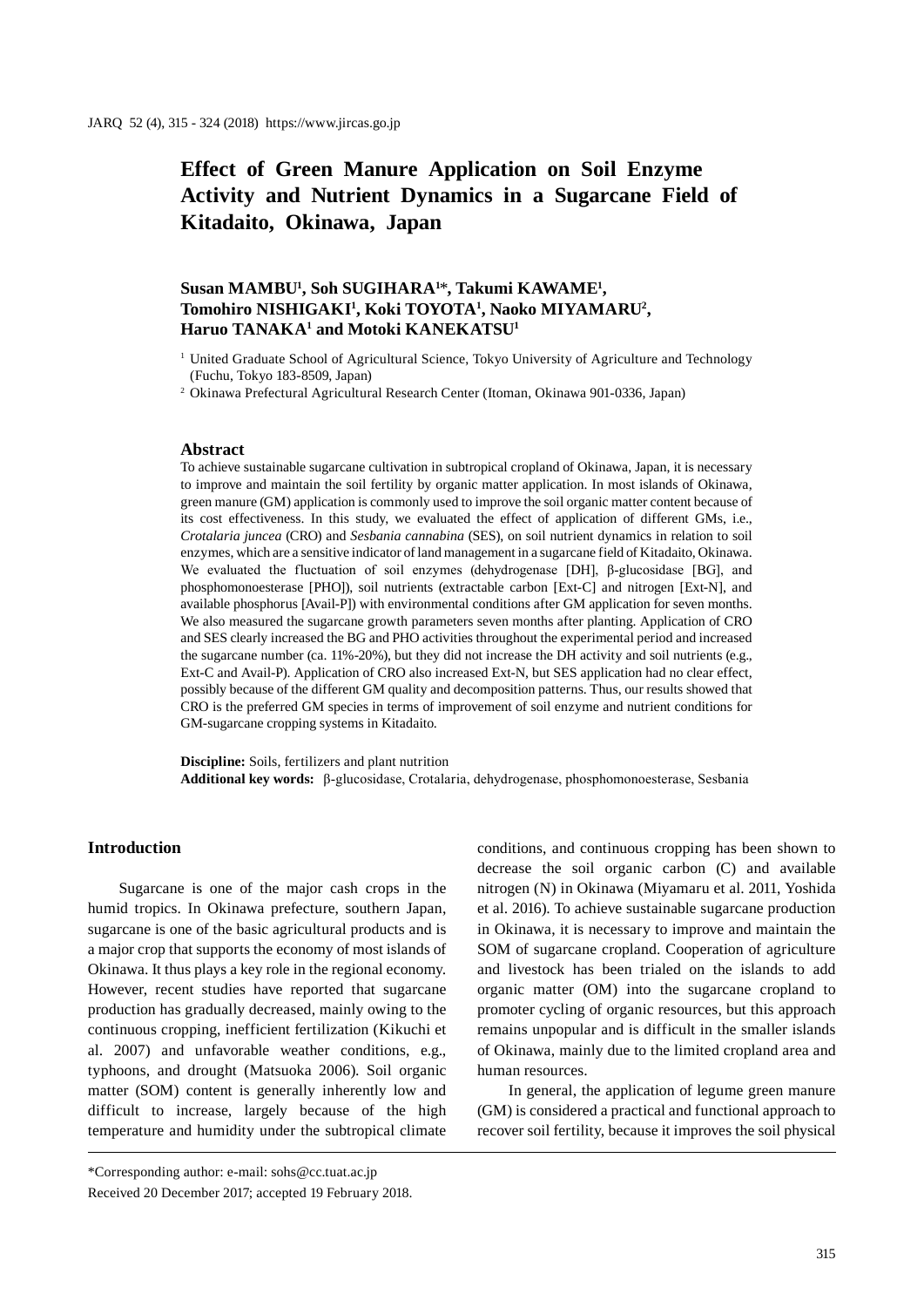conditions, supplies nutrients for subsequent plant growth, and stimulates the soil microbial dynamics, such as enzyme activity (Goyal et al. 1999, Cherr et al. 2006, Kumar et al. 2013). Many studies have observed that the incorporation of GM increases the soil organic C, available N, phosphorus (P), potassium, and sulfur contents even in tropical croplands (Sangakkara et al. 2004, Bokhtiar & Sakurai 2005, Mabuza et al. 2016). However, in Okinawa, GM cultivation is not currently popular, except for in Miyakojima Island, because most local farmers want to conduct ratooning sugarcane cultivation, which is a labor-saving and cost-effective cultivation method. At present, GM cultivation in Okinawa is generally conducted after 3-4 years of continuous sugarcane cultivation, if it is conducted at all. To prevent the further depletion of SOM in Okinawa, GM cultivation should be popularized; however, there is little information on the effect of GM cultivation and/or application on soil nutrient dynamics in Okinawa. This is because a low rate of GM application is used (3-5 Mg C ha<sup>-1</sup>) and there has only been a single application every 3-4 years. It is therefore difficult to detect the clear increase of soil organic C and N, while some positive effect, such as better crop yields, should occur through GM application (Burgos et al. 2002, Sangtong & Katoh 2010, Carvalho et al. 2015).

Soil enzymes are generally used as an indicator of various land management, because of their sensitivity and ease of measurement (Kirchner et al. 1993, Bandick & Dick 1999). Soil enzymes are mainly released by soil microbes, and play an important role in OM decomposition processes. Surucu et al. (2014) showed that the application of leguminous GM increased the soil enzyme activity depending on amount of application and chemical composition of the GM. They found that the application of faba bean increased the soil urease and dehydrogenase activities, compared with conventional fertilization. Miyamaru (2013) also observed that OM application increased the soil microbial biomass C and N in an Okinawa sugarcane field, although they did not evaluate the soil enzyme activity. These results suggest that the analysis of soil enzyme activity is a good indicator of the effect of GM application on soil nutrient dynamics in a GM-sugarcane cropping system in Okinawa. In the current study, we mainly focused on dehydrogenase (DH), β-glucosidase (BG), and phosphomonoesterase (PHO) activities, which are strongly related to nutrient dynamics of soil (Tabatai 1982, Bandick & Dick 1999). DH is considered to be an indicator of soil microbial decomposition activity (Salazar et al. 2011), BG is considered to be an indicator of C mineralization (Stott et al. 2010), and PHO is considered to be an indicator of P mineralization (Debnath et al. 2015). We hypothesized that the application of GM stimulates the DH, BG, and PHO activities, resulting in the increase of available soil N and/or P in sugarcane croplands of Kitadaito, Okinawa. Owing to many studies showing the relationship between soil enzymes and environmental conditions, such as soil temperature and moisture (Sinsabaugh 1994, Feng et al. 2009), it is also necessary to assess seasonal fluctuations and reveal the factors controlling soil enzyme activity under field conditions.

Therefore, our objectives were: (1) to evaluate the effects of GM application on soil enzyme activities and soil nutrient dynamics; and (2) to investigate the relationship between soil enzyme activities and soil nutrient dynamics associated with environmental factors in a sugarcane field of Kitadaito, Okinawa. We also evaluated the early sugarcane growth parameters (seven months after planting) to assess the effect of GM application on sugarcane growth.

#### **Materials and methods**

#### **1. Description of the study sites**

The field experiment was conducted from May 2016 to April 2017 in a sugarcane field (25°57ʹ05.9″N, 131°19ʹ26.1″E) of a local farmer's cropland on Kitadaito Island, which is located 360 km east of the main island of Okinawa. The site is located in a subtropical climate, and annual rainfall during the experimental period was 1,170 mm with average air temperature 24.5 °C. The soil in our experimental field was classified as Inceptisols (Soil Survey Staff 2014) and was locally called "*Daito-mahji*" (Onaga & Yoshinaga 1988, Tokashiki 1993, Miyamaru 2013).

The soil color is mostly reddish brown to yellowish brown and is characterized by heavy clay texture. In brief, soil characteristics of the plow layer (0-15 cm) before the experiment, i.e., April 2016, were as follows: soil pH  $(H<sub>2</sub>O)$  was 5.1; and 89% clay;10% silt; and 1% sand. Total organic C and N was 19.8 g C kg<sup>-1</sup>, and 2.1 g N kg−1, respectively, cation exchange capacity was 22.1 cmol<sub>c</sub> kg<sup>-1</sup>; and the P adsorption capacity was 816.2 mg  $P_2O_5$  100g<sup>-1</sup>, which is relatively high because of the high level of crystalline iron (Fe) present in the soil. Soil pH was measured by the glass electrode method (soil:water ratio 1:2.5). Soil particle size distribution was determined by wet-sieving and pipette method (Gee & Or 2002). Total organic C and N were quantified by dry combustion methods with a NC analyzer (SUMIGRAPH NC-TR22, Sumika Chemical Analysis Service, Ltd.). Cation exchange capacity was determined by the Ammonium Acetate method at pH 7.0-Lavkulich 1981 (Hendershot et al. 2008), and P adsorption capacity was determined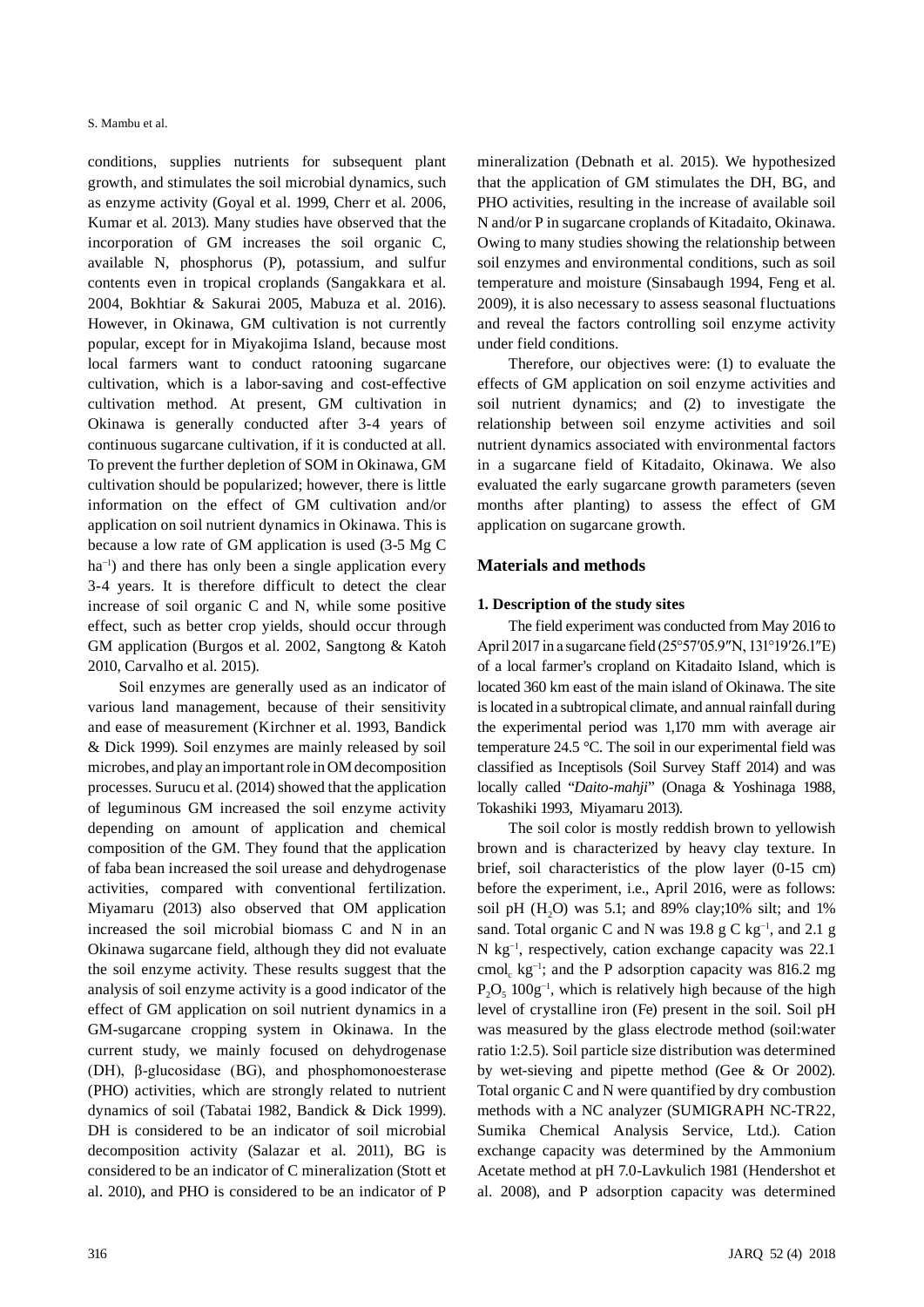according to the method by Sekiya (1970).

#### **2. Field experimental design**

The experimental plots  $(6m \times 4.5m)$  were arranged in a complete randomized block design using three replicate plots per treatment with a 1-1.5 m buffer area. We cultivated two different GM varieties: *Crotalaria juncea* (CRO) and *Sesbania cannabina* (SES), according to the recommended seed density by Okinawa prefecture (50 kg seed ha<sup>-1</sup> in CRO and 30 kg seed ha<sup>-1</sup> in SES). These GM varieties are most popular GM for sugarcane crop land in Okinawa. We planted GM from 6<sup>th</sup> May to 28th July 2016, which was incorporated into the surface soil (ca. 0-15 cm soil depth) in each plot by machine plowing at the end of July 2016. Before the incorporation of each GM, we chopped the plant materials into 10-15 cm pieces by using a glass cutter. The plant biomass C was 3.4 and 5.1 Mg C ha<sup>−1</sup> in CRO and SES, respectively, and plant biomass N was 130 and 170 kg N ha<sup>-1</sup> in CRO and SES, respectively. The C:N ratio of applied plant biomass was 26 and 30 in CRO and SES, respectively, which was low because of the leguminous N fixation capacity. The C:N ratio of leaf was 10 and 11 in CRO and SES, respectively, while the C:N ratio of stem was 65 and 55 in CRO and SES, respectively. These amounts of C and N by CRO and SES were within the average in this district.

In addition to CRO and SES plots, we also established the bare plot during this GM cultivation period as a control plot (Cont). After plowing in the CRO, SES and Cont plots, we planted the sugarcane at all three plots on 1st September 2016, which was ca. four weeks after GM incorporation. After the planting of sugarcane, machine plowing in the furrow was conducted twice (22nd November 2016 and  $6<sup>th</sup>$  January 2017) for all plots to remove weeds. Chemical fertilizer was also applied to all plots, according to the recommendation of Okinawa prefecture, as follows: 97 kg N ha<sup>-1</sup>; 36 kg P ha<sup>-1</sup>; and 36 kg K ha−1 The chemical fertilizer was applied on the center of the ridge where the sugarcane seeds were planted, and this fertilization was conducted three times (1st September 2016, 22nd November 2016, and 6th January 2017) at the same time as machine planting or plowing. The experiment was mainly maintained under rain-fed cultivation, but we conducted drip irrigation if the soil was too dry to grow the sugarcane. The amount of irrigation water applied was relatively small because the water resource is quite limited in isolated Kitadaito Island.

#### **3. Soil environmental monitoring**

The air temperature (AT) and soil temperature (ST)

at a depth of 5 cm and the volumetric soil moisture content (SM) at 0-15 cm were monitored every half hour in the CRO and Cont plots in duplicate, using a data logger system (107 thermistor probes for temperature and CS616 for volumetric SM were connected to a CR-10X data logger; Campbell Scientific Inc., USA). As a result of the limited number of available probes, we could not install the probes in the SES plot, and thus we assumed that fluctuation of ST and SM in the SES plot was similar to the values that were recorded in the CRO plot. During the sugarcane cultivation period, we installed the ST and SM probes within 20-30 cm of sugarcane ridge (similar point of soil samples), and when the machine plowing was conducted, we removed the whole probes temporally and reinstalled them later in the same point. Rainfall was also monitored every half hour at the experimental site, using the same CR10X data logger system and a TE525MM rain gage (Campbell Scientific Inc.).

#### **4. Soil sampling and analysis**

Soil samples were collected 14 times from the surface soil layer (0-15 cm) through a one-year experimental period (five times in GM cultivation and nine times in sugarcane cultivation). For each sample, five soil samples were taken within the plot, and were combined and mixed for each replication. During the sugarcane cultivation period (i.e., from September 2016 to April 2017), we collected the soil samples within 20-30 cm of the sugarcane ridge, although not from the center of the ridge, to eliminate the effect of drip irrigation or fertilization on measured soil enzymes and/or nutrients. The soil was passed through a 4-mm sieve and subsequently stored at low temperature  $(4 \degree C)$  as a fresh soil for analyzing the biological properties (the soil enzyme activities and soil nutrients). All these measurements were conducted within three months of sampling. Dehydrogenase (DH) activity was evaluated by both the iodonitrotetrazolium chloride (INT) method of Hayano (1997) and the methanol and colorimetric determination method (Tabatai 1994). Briefly, 1 g soil was mixed with 1 ml 0.25M Tris buffer (pH 7.6), 1% glucose, and 2 ml of 0.4% INT solution. The sample was incubated at 30 °C for 6 h, mixed with 10 ml of methanol and analyzed colorimetrically at 485 nm. Determination of β-glucosidase (BG) was conducted according to Hayano (1973, 1997), with modifications. These methods involved incubating the 0.3 g soil with 0.1 ml of toluene, 0.9 ml of distilled water, 1.5 ml of citric acid phosphate buffer (pH 4.9) and 1.5 ml of 50 mMp-nitrophenylβ-Dglucoside. After incubation at 30 °C for 1 h, 8 ml of ethanol was added and then the solution was filtered and mixed with 2M Tris solution and analyzed colorimetrically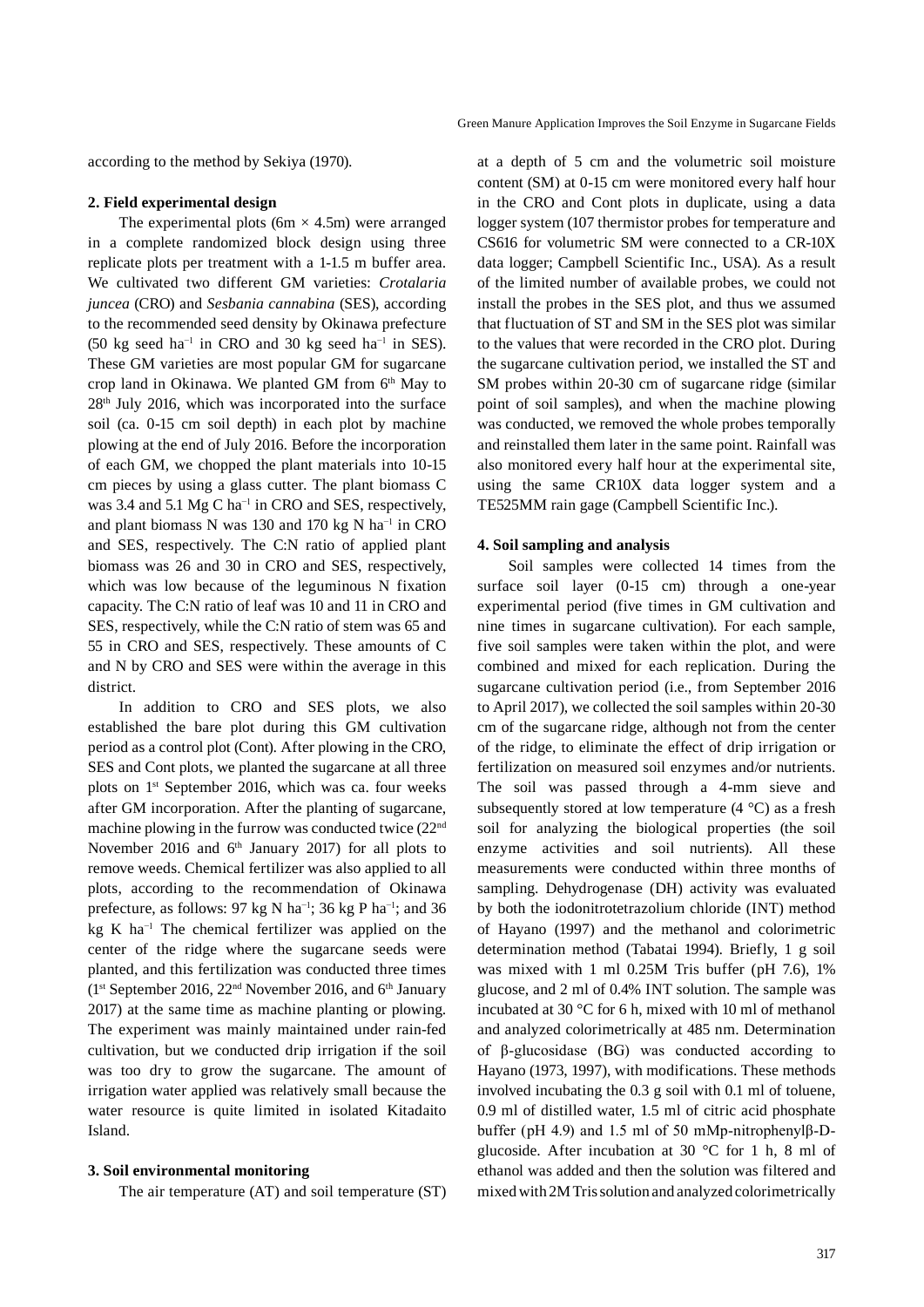S. Mambu et al.

at 400 nm. Phosphomonoesterase activity (PHO) was also determined based on colorimetric determination using sodium *p*-triphenyl phosphate (PNP) (Hayano, 1997), with modifications. Briefly, 0.3 g soil was mixed with 0.1 ml of toluene, 6.5 ml 0.5 M Tris-malate buffer (pH  $6.5$ ), 1.8 ml distilled water, and 0.6 ml 50 mM of PNP. After incubation at 30 °C for 1 h, 8 ml of ethanol was added, then the solution was filtered and 2M Tris solution was added. The produced color intensity was measured colorimetrically at 400 nm. All measurements were conducted in triplicate.

Extractable N (Ext-N) and C (Ext-C) were extracted from 10 g soil (dry base) with 30 ml of 0.5 M  $K_2SO_4$  for 30min in an orbital shaker, and the suspension was centrifuged and filtered through filter paper (No. 5C, Advantec, Japan). Ext-N and Ext-C in the extract were determined using a TOC-N auto-analyzer (TOC-V carbon analyzer with IN unit, Shimadzu, Japan). Available P (Avail-P) was measured by Troug-soluble P (Blakemore et al. 1987). Briefly, 0.5 g soil was extracted with 100 ml 0.001 M  $H_2SO_4$  for 30 min in an orbital shaker, and passed through a filter (No. 6, Advantec, Japan), and then collected. The soil extract was measured colorimetrically with the molybdate-ascorbic acid method following Kuo (1996), and the absorbance was determined at 880 nm. Soil pH was measured by the glass electrode method (soil:water ratio 1:2.5).

## **5. Sugarcane growth**

Various sugarcane growth parameters were measured at ca. seven months after sugarcane planting  $(16<sup>th</sup>$  April 2017), when cane numbers should peak (Allison & Pammenter 2002). The measurement of growth parameters during the tillering and grand growth phase may help predict sugarcane total biomass at final harvest (Ramesh, 2000). Chlorophyll concentration of the third leaf from the top was measured using a chlorophyll meter (soil plant analysis development SPAD-502plus, Konica Minolta, Japan). Cane diameter was measured with an electronic digital caliper. Cane height was measured using a tape measure from the surface of the soil to the tip of the flag leaf. These measurements were conducted for 10 randomly selected plants in each plot. In addition, the numbers of canes were also counted within two rows  $(14 \text{ m}^2)$  in each plot. These measured growth parameters are considered to be important values and are related to the final yield of sugarcane (Ramesh & Mahadevaswamy 2000).

## **6. Data analysis**

All the statistical analyses were performed using SYSTAT 12.5 (SYSTAT Software, Richmond, CA, USA). All data are expressed on a dry-weight basis. To assess the effects of each GM application and sampling time after GM application, we conducted a repeated-measures analysis of variance (RM-ANOVA) for CRO and Cont plots, and for SES and Cont plots, respectively. To evaluate the relationship between the soil enzyme activities and environmental and nutrient factors, we conducted Pearson's correlation analysis. One-way ANOVA was used to analyze each sugarcane growth parameter, and when ANOVA indicated a significant difference, mean comparisons were carried out using post-hoc Tukey multiple comparison tests. In all cases, *P*  < 0.05 was considered significant.

Based on our field observation and measurement of soil enzymes, nutrients, and other environmental factors, we observed a limited effect of drip irrigation and fertilization on soil enzymes, nutrients, and other environmental factors, because Cont plots were kept bare and there was no unexpected increase in the values throughout the experimental period. In addition, detailed data on the treatment of soil enzymes and nutrients during the GM cultivation period (from May to July) are not presented as little difference was found.

## **Results**

## **1. Seasonal variations in the soil environment**

Figure 1 presents the daily rainfall (RF), SM, AT, and ST fluctuations in the Cont and CRO plots during the one-year experimental period (May 2016 to April 2017). The total rainfall was 1169.1 mm, which is within the average rainfall in this district. The SM content in both plots fluctuated clearly from 15.6% to 27.5% during the experimental period. The SM in the Cont plot was relatively high during the GM cultivation period because there was no plant transpiration; there was no clear difference between the CRO and Cont plots after GM application. One month after GM application, there was a substantial rainfall event in early September 2016 (ca. 220 mm/10 days), followed by little rainfall thereafter. It is exceptional that there was no typhoon in this year, although generally there should be 2-4 typhoons each year. The average AT during the experimental period was 24.5 °C, which fluctuated from 14.5 °C to 31.1 °C. Average ST in the CRO and Cont plots was 25.0 °C and 25.5 °C, respectively, and was not clearly different to these after GM application. However, it was clearly higher in the Cont plot (33.3 °C) than in the CRO plot (29.9 °C) during the later GM growth period (i.e., from June to July), because of the bare soil conditions (no plant cover) in the Cont plot.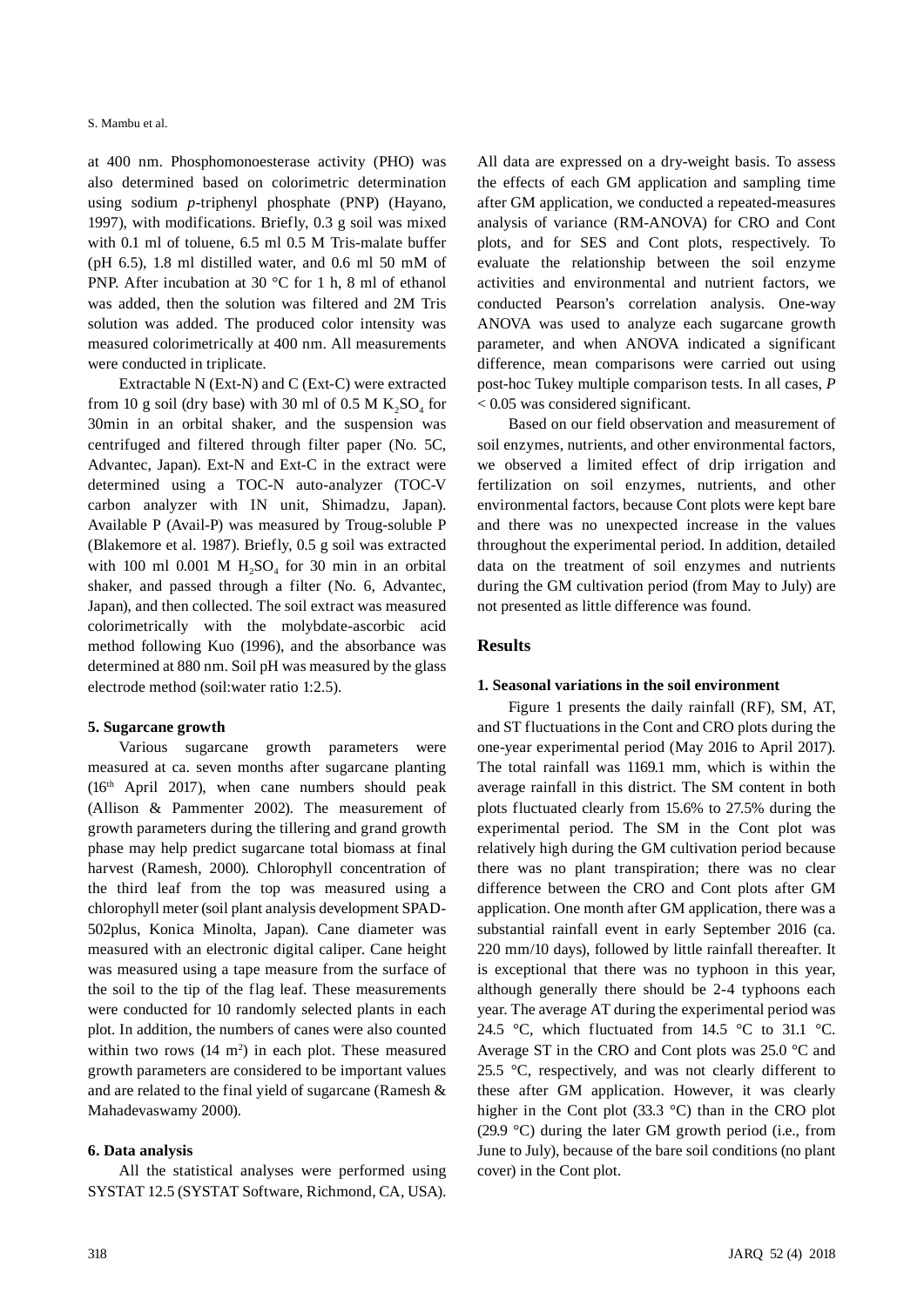

**Fig. 1. Fluctuation in (a) daily rainfall and soil moisture contents (SM), and (b) daily averaged air temperature (AT) and soil (5 cm depth) temperature (ST) ) in the** *Crotalaria juncea* **(CRO) and control (Cont) plots during the experimental period. The downward arrows indicate the timing of green manure (GM) application.**

#### **2. Seasonal variation in soil enzyme activities and soil nutrients**

Figure 2 shows the seasonal variation in soil enzyme activity (i.e., DH, BG, and PHO) after the application of GM. All enzyme activities significantly fluctuated with time during this period (Table 1), although interactions were detected in some cases. The DH similarly fluctuated in all plots and the average was ca. 0.10 μmol  $g^{-1}$  h<sup>-1</sup> across all plots. There was no clear effect of CRO and SES application on DH during this period (Table 1). By contrast, BG in the CRO and SES plots clearly increased after GM application, and these high values were maintained throughout the experimental period. The average BG values in the CRO, SES, and Cont plots were 0.69, 0.75, and 0.59 µmol  $g^{-1}$  h<sup>-1</sup>, respectively, and there was a clear effect of application of both CRO and SES on BG, although the interaction (CRO  $\times$  time) was also detected in the CRO plot (Table 1). The PHO gradually increased after the application of GM and tended to decrease after December 2016. The average PHO in the CRO, SES, and Cont plot was 12.2, 11.8, and 10.1 μmol g<sup>-1</sup> h<sup>-1</sup>, respectively, and the effect of both CRO and SES application on PHO was clear, although the interaction was also detected in the SES plot (Table 1).

Figure 3 shows the seasonal variations in soil nutrients (i.e., Ext-C, Ext-N, and Avail-P) after the GM application, although interactions were detected in Ext-N. All nutrients significantly fluctuated with time during this period (Table 1). There was no clear difference in



**Fig. 2. Fluctuation in (a) dehydrogenase activity, (b) β-glucosidase activity, and (c) phosphomonoesterase activity in the** *Crotalaria juncea* **(CRO),** *Sesbania cannabina* **(SES), and control (Cont) plots after GM application in Kitadaito, Okinawa. Error bars indicate the standard error.**

2017

#### **Table 1.** *F* **values of repeated measures analysis of variance for the effect of each green manure application on soil enzyme activities and**  nutrients in Kitadaito, Okinawa  $(n = 9)$ .

|            | DH. | BG.                  | <b>PHO</b>                                        |               |          | Ext-C Ext-N Avail-P |
|------------|-----|----------------------|---------------------------------------------------|---------------|----------|---------------------|
| <b>CRO</b> | 2.7 |                      | $8.7^*$ 205.2*** 1.4                              |               | 9.4*     | 0.1                 |
|            |     |                      | Time (T) $16.6***34.4***19.5***4.0**5.0***6.5***$ |               |          |                     |
| CRO*T      |     | $4.6***$ 11.5*** 1.5 |                                                   | $0.6^{\circ}$ | $3.8***$ | 17                  |
| <b>SES</b> | 0.1 | $14.6*$              | $11.7*$                                           | 0.1           | 0.1      | 1.5                 |
| T          |     |                      | $15.3***$ 5.9*** 26.9*** 4.5** 5.7*** 5.8***      |               |          |                     |
| $SES*T$    | 2.1 | 1.5                  | 2.4*                                              | $0.6^{\circ}$ | $2.3*$   | 0.4                 |

\*: *P*<0.05, \*\*: *P*<0.01, \*\*\*: *P*<0.001

DH: Dehydrogenase, BG: β-glucosidase,

PHO: Phosphomonoesterase

2016

CRO: *Crotalaria*, SES: *Sesbania*

Green Manure Application Improves the Soil Enzyme in Sugarcane Fields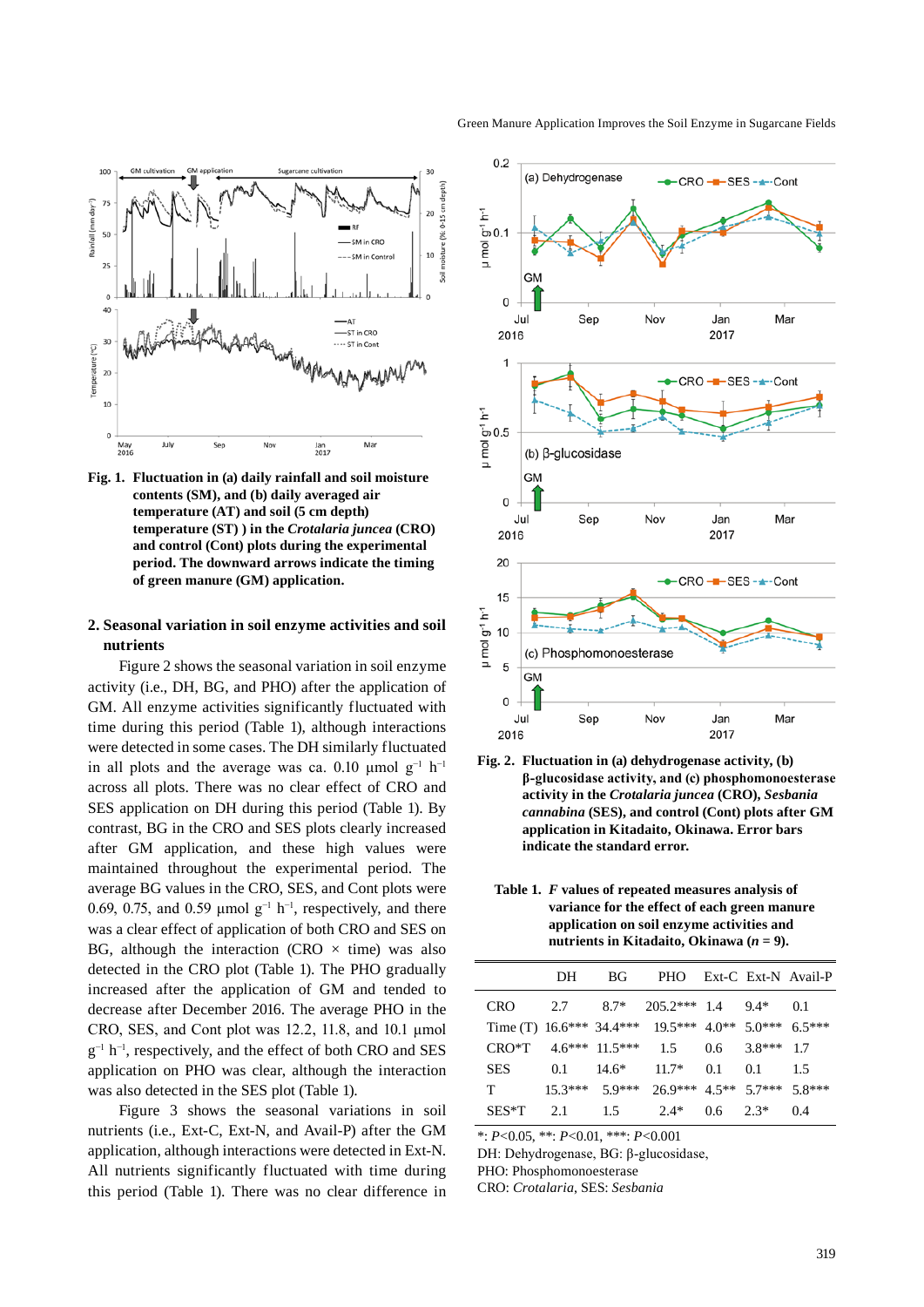S. Mambu et al.

Ext-C and Avail-P between the treatments through the experimental period, and the average Ext-C in the CRO, SES, and Cont plot was 39.7, 34.9, and 33.2 mg C kg<sup>-1</sup>, respectively. The average of Avail-P in the CRO, SES, and Cont plot was 25.3, 21.9, and 24.4 mg P  $kg^{-1}$ , respectively. By contrast, Ext-N in the CRO and SES plots was temporally increased after GM application, although it soon decreased. The average Ext-N in the CRO, SES, and Cont plots was 12.2, 9.8, and 9.6 mg N kg−1, respectively, and CRO application significantly increased the Ext-N, although the interaction (CRO  $\times$ time) was also detected.

Soil pH  $(H<sub>2</sub>O)$  slightly fluctuated within 5.0 to 5.5 through the experimental period (data not shown), but there was no clear difference between the treatment plots throughout the experimental period.



**Fig. 3. Fluctuations in (a) extractable carbon (Ext-C), (b) extractable nitrogen (Ext-N), and (c) available phosphorus (Avail-P) in the** *Crotalaria juncea* **(CRO),** *Sesbania cannabina* **(SES), and control (Cont) plots after GM application in Kitadaito, Okinawa. Error bars indicate the standard error.**

#### **3. Sugarcane growth parameters**

Table 2 presents the sugarcane growth parameters seven months after planting. There was no clear difference between the treatments, except for the number of canes. In both the CRO and SES plots the number of canes significantly increased by 11%-20%.

**Table 2. Sugarcane growth parameters at 7 months after planting in Kitadaito, Okinawa.**

|            | <b>SPAD</b> | Cane<br>diameter<br>(mm) | Height<br>(m) | Number<br>of cane<br>$(14 \text{ m}^2)$ |
|------------|-------------|--------------------------|---------------|-----------------------------------------|
| <b>CRO</b> | 39.8        | 29.3                     | 1.2           | 39.8 a                                  |
| <b>SES</b> | 38.6        | 29.5                     | 1.2           | 37.0 a                                  |
| Control    | 41.1        | 28.7                     | 1.2.          | 33.3 <sub>b</sub>                       |

CRO: *Crotalaria*, SES: *Sesbania*

Different letters indicate significant difference between the treatments, according to Tukey test  $(P < 0.05)$ 

## **4. Relationship between soil enzyme activities and soil environment or nutrient characteristics**

Table 3 shows the relationship between the soil enzymes and soil environment or nutrient characteristics for all plots for each treatment after GM application. Only AT was significantly negatively correlated with DH in all plots. The AT and ST were positively correlated with BG significantly, except for AT in the CRO and Cont plots, and ST in the Cont plot. Ext-C was positively correlated with BG in the CRO, SES, and in all other plots, and Avail-P was also positively correlated with BG in the CRO, Cont, and all other plots. The AT and ST were positively correlated with PHO in the SES, Cont, and in all other plots significantly, except for ST in the Cont plot. In addition, Ext-C was positively correlated with PHO in all plots significantly, while Ext-N was negatively correlated with PHO in all plots. SM was not significantly correlated with any soil enzyme activity in this study.

#### **Discussion**

## **1. Effect of GM application on soil enzyme activities and soil nutrient dynamics**

We found that both CRO and SES application clearly increased the BG and PHO activities through the experimental period. BG increased immediately after GM application, indicating the rapid mineralization of applied GM, while PHO increased gradually and peaked at 2-3 months after GM application, indicating that P mineralization would occur more slowly than C mineralization. These results indicate that GM application clearly improved both C and P cycling by stimulating the microbial activity. Dux et al. (2006) also observed the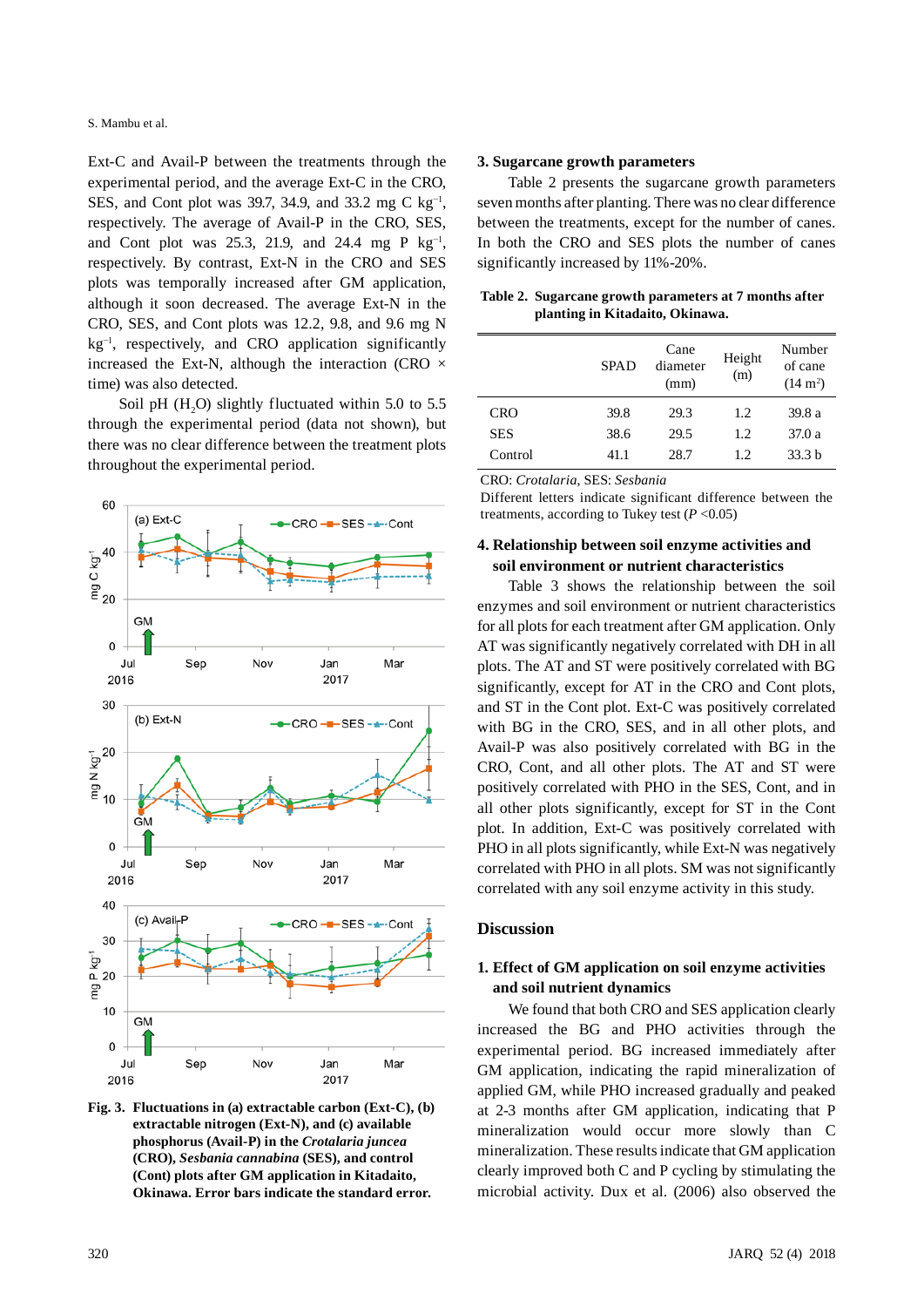| <b>PHO</b>                                                         |  |  |
|--------------------------------------------------------------------|--|--|
| <b>CRO</b><br><b>SES</b><br>Cont.<br>$(N=9)$<br>$(N=9)$<br>$(N=9)$ |  |  |
| $0.72*$<br>$0.72*$<br>0.66                                         |  |  |
| $0.59**$<br>$0.69*$<br>0.62<br>0.63                                |  |  |
| $-0.16$<br>$-0.05$<br>$-0.08$                                      |  |  |
| $0.58**$<br>0.57<br>0.52<br>0.57                                   |  |  |
| $-0.63$<br>$-0.55$<br>$-0.46$                                      |  |  |
| 0.50<br>0.00<br>$-0.19$                                            |  |  |
| $(N=27)$<br>$0.67**$<br>$-0.42*$                                   |  |  |

**Table 3. Correlation matrix between the soil enzyme activities and environmental and nutrient factors in the** *Crotalaria juncea* **(CRO),** *Sesbania cannabina* **(SES), Control (Cont), and all treatment plots after GM application in Kitadaito, Okinawa.**

\*: *P*<0.05, \*\*: *P*<0.01

DH: Dehydrogenase, BG: β-glucosidase, PHO: Phosphomonoesterase

increase of β-glucosidase activities by GM application, such as *Imperatacylindrica* and *Chromolaenaodorata*, in tropical cropland of Cameroon. By contrast, we found little difference in the Ext-C and Avail-Pas a result of GM application. However, in the current study, CRO and SES application should also stimulate the related microbial activity because there was a clear relationship between Ext-C and BG in the CRO, SES, and in all other plots (Table 3). This indicates that Ext-C might also be increased by GM application, although the effect was statistically unclear. This might be because of the heterogeneity (large standard error) of the field experiments and seasonal fluctuations. In the case of Avail-P, because the amount of applied P as GM residues was limited (ca. 10.8-17.7 kg P ha<sup>-1</sup>), it is difficult to evaluate the mineralized P from GM decomposition. Baggie et al. (2004) also discovered a relatively small release of P, owing to the low P content of plant residue. In addition, the soil on Kitadaito Island is characterized by heavy clay texture and strongly crystallized Fe, causing high P absorption capacity (Obara et al. 2015). As a result, mineralized P from GM may be immediately absorbed on crystallized Fe (Li et al. 1997, Haynes & Mokolobate 2001), although we did not evaluate the soil microbial biomass P as an important P pool in the tropics (Sugihara et al. 2015). On the basis of such little effect of GM application on related soil nutrients (e.g., Ext-C and Avail-P), BG and PHO activities should be more sensitive and should represent a better indicator of soil nutrient flux caused by land management (e.g., GM application) in the sugarcane cropland.

However, unlike BG and PHO, DH showed no clear change following GM application. This is because DH activity is generally considered to be a result of comprehensive metabolic activity of soil microbes

(Dormaar et al. 1984, Tejada et al. 2008), and therefore various environmental and nutrient factors would have a combined effect. On the basis of our correlation analysis, there was little relationship between the DH and environmental and nutrient factors (only AT for all plots), whereas BG and PHO had a relationship with various factors in each of the plots. This indicates that there was no dominant controlling factor of DH in this study, perhaps because every tested factor balanced out during the course of the experimental period. Thus, DH activity was considered unsuitable as an indicator of land management under these conditions, although further study is necessary to clarify the controlling factor of DH.

Comparison of the effects of GM application on soil enzymes and nutrients between CRO and SES plots indicated that CRO seemed to have a larger effect on PHO and Ext-N than did SES, while SES seemed to have the larger effect on BG (Table 1). In terms of N dynamics, Ext-N in the CRO plot clearly increased immediately after application of GM, and was larger than that of SES. In addition, Ext-N in the CRO plot was consistently larger than that in the Cont plot throughout the experimental period, whereas increased Ext-N temporally decreased after one month, possibly owing to the critical leaching following the heavy rainfall event in this period (ca. 220 mm within 10 days). This indicates that CRO could efficiently improve the N dynamics relative to SES, although the applied N amount was larger in the SES plot (170 kg N ha<sup>-1</sup>) than in the CRO plot (130 kg N ha<sup>-1</sup>). At present, it is unclear why CRO performed better than SES for clear N mineralization, but, based on our observations, the CRO sample was easily ground into a fine powder by the milling operation, while the SES sample was difficult to grind into a clear fine powder because of its woody texture, resulting in the more rapid decomposition and N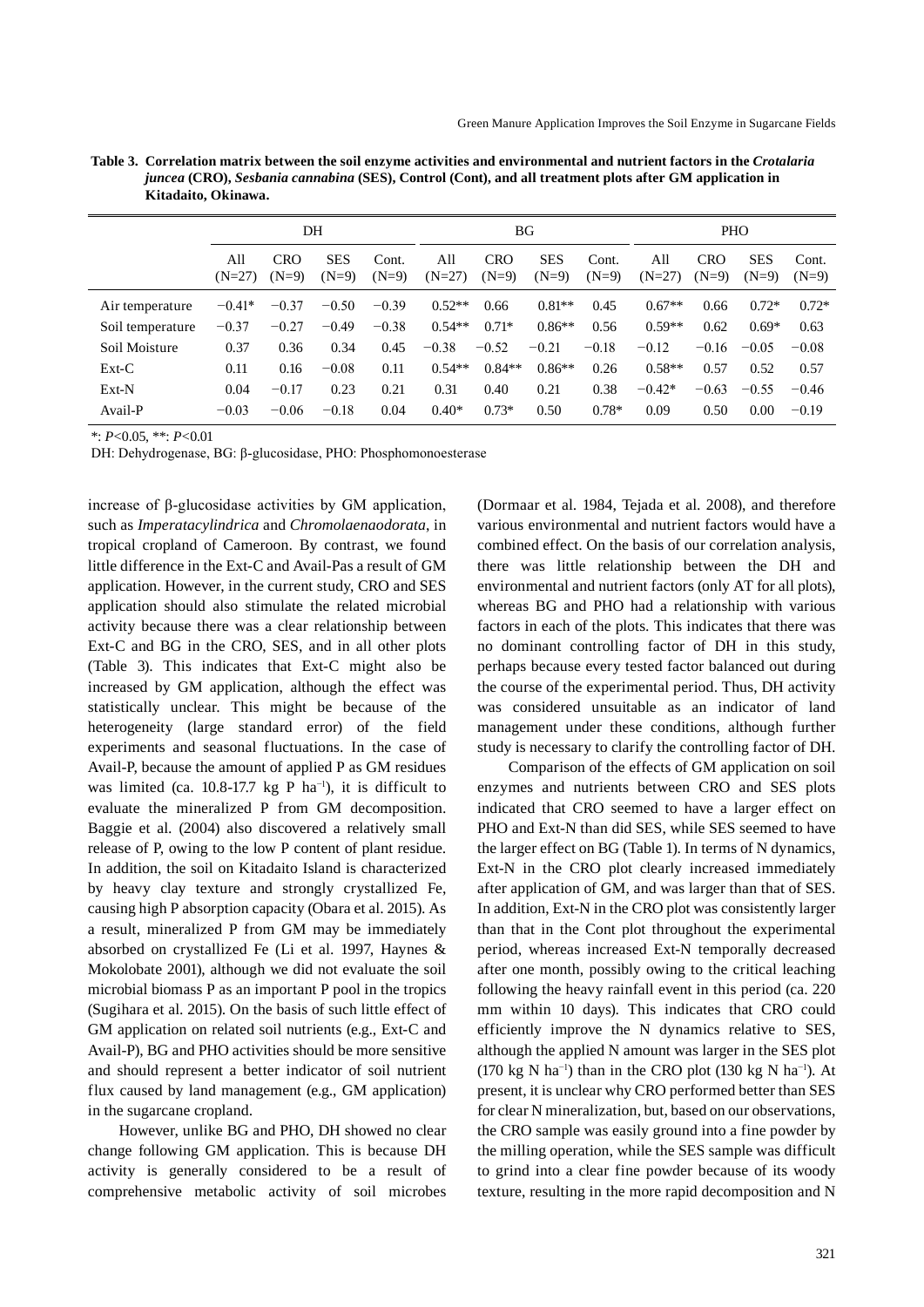mineralization of CRO residues than of SES residues. Thomas and Shantaram (1984) found that the application of Mimosa shrub residue (a species of leguminous woody shrub) was decomposed slowly because of the woody nature of its residues compared with the grass legumes in West India. Fosu et al. (2007) also found that CRO had the highest residue quality because of low cellulose, C:N ratio, and lignin:N ratio. Therefore, differences of plant quality could have strongly affected the decomposition pattern, resulting in different soil enzyme activity and nutrient dynamics in this research, although both GM applications clearly increased the sugarcane numbers, which is one of the most important factors of sugarcane yield (Prammanee et al. 1995, Umrit et al. 2009).

## **2. Relationship between soil enzyme activities and soil environmental or nutrient characteristics**

We found a clear relationship between the temperature factor and BG and PHO activities in this subtropical sugarcane field, and SM was not related to any soil enzyme activities. This indicates that temperature is still an important controlling factor of soil enzyme activities even in the subtropical sugarcane field of Okinawa. This is because there was a clear winter season (AT of 15-20°C), which is likely to have regulated soil enzyme activity (Brzostek & Finzi 2012, Wallenstein et al. 2012). Steinweg et al. (2012) observed a clear effect of temperature on β-glucosidase fluctuation in temperate cropland of northern US, although Masto et al. (2006) also observed little effect of temperature on soil enzyme fluctuation in the typical tropical cropland of north India.

We observed a clear relationship between Ext-C and BG in the CRO, SES, and all other plots but not in the Cont plot. This indicates that GM application increased BG through the increment of microbial C substrate, although Ext-C was not significantly increased in the present study. There was no clear fluctuation of BG in the Cont plot, possibly owing to the deficiency of C substrate (Tejada et al. 2006). Madejon et al. (2007) in their study also observed a clear relationship between the β-glucosidase, phosphomonoesterase, microbial biomass C, and soil organic C in a leguminous cropland in Spain. In addition, we also observed the relationship between Avail-P and BG in the CRO, Cont, and all other plots, possibly indicating the insufficiency of P for soil microbial activity in this strongly weathered soil (Gao et al. 2016). Thus, BG activity was more sensitively related to variations in soil P conditions than DH and/or PHO.

## **Conclusion**

Application of CRO and SES clearly increased the

soil enzyme activity (e.g., BG and PHO) during the experimental period in sugarcane cropland of Kitadaito, Okinawa, and finally increased the sugarcane number (increased by ca. 11%-20%), but application of CRO and SES did not increase the DH activity and soil nutrients such as Ext-C and Avail-P. Application of CRO also increased the Ext-N; however, SES application did not, which may be because of the different quality and decomposition patterns of the two GMs. Thus, in terms of improvement of soil enzyme and nutrient conditions, CRO would be a better choice of GM species than SES for GM-sugarcane cropping systems in Kitadaito, Okinawa, although further study is necessary for revealing the long-term effects of single or multiple GM application based on the multi-year experiment. In addition, seasonal fluctuations of BG and PHO activities was controlled by temperature even in the subtropical climate condition, and these enzyme activities can be used as an appropriate indicator of land management in terms of soil nutrient flux in the sugarcane cultivation system of Kitadaito, Okinawa.

## **Acknowledgments**

We thank Mr. E. Taira of Kitadaito Municipal Office for his technical support in the field experiment. We are also deeply indebted to the Editor and two anonymous reviewers for improving our manuscript. Our work was financially supported by grants from the Project of the NARO Bio-oriented Technology Research Advancement Institution (the special scheme project on regional developing strategy).

#### **References**

- Allison, J. C. S. and Pammenter, N. W. (2002) Effect of nitrogen supply on the production and distribution of dry matter in sugarcane. *South Afr. J. Plant Soil*, **19**, 12-16.
- Baggie, I. et al. (2004) Decomposition and phosphorus release from organic residues as affected by residue quality and added inorganic phosphorus. *Agroforestry Syst*., **63**, 125- 131.
- Bandick, A. K. & Dick R. P. (1999) Field management effects on soil enzyme activities. *Soil Biol. Biochem*., **31**, 1471- 1479.
- Blakemore, L. C. et al. (1987) *Methods for chemical analysis of soils*. NZ Soil Bureau Scientific Report 80, New Zealand.
- Bokhtiar, S. M. & Sakurai, K. (2005) Effect of application of inorganic and organic fertilizer on growth, yield and quality of sugarcane. *Sugar Tech*., **7**, 33-37.
- Brzostek, E. R. & Finzi, A. C. (2012) Seasonal variation in the temperature sensitivity of proteolytic enzyme activity in temperate forest soils. *J. Geophysical Res*., **117**, 1-10.
- Burgos, P. et al. (2002) Changes in soil organic matter, enzymatic activities and heavy metal availability induced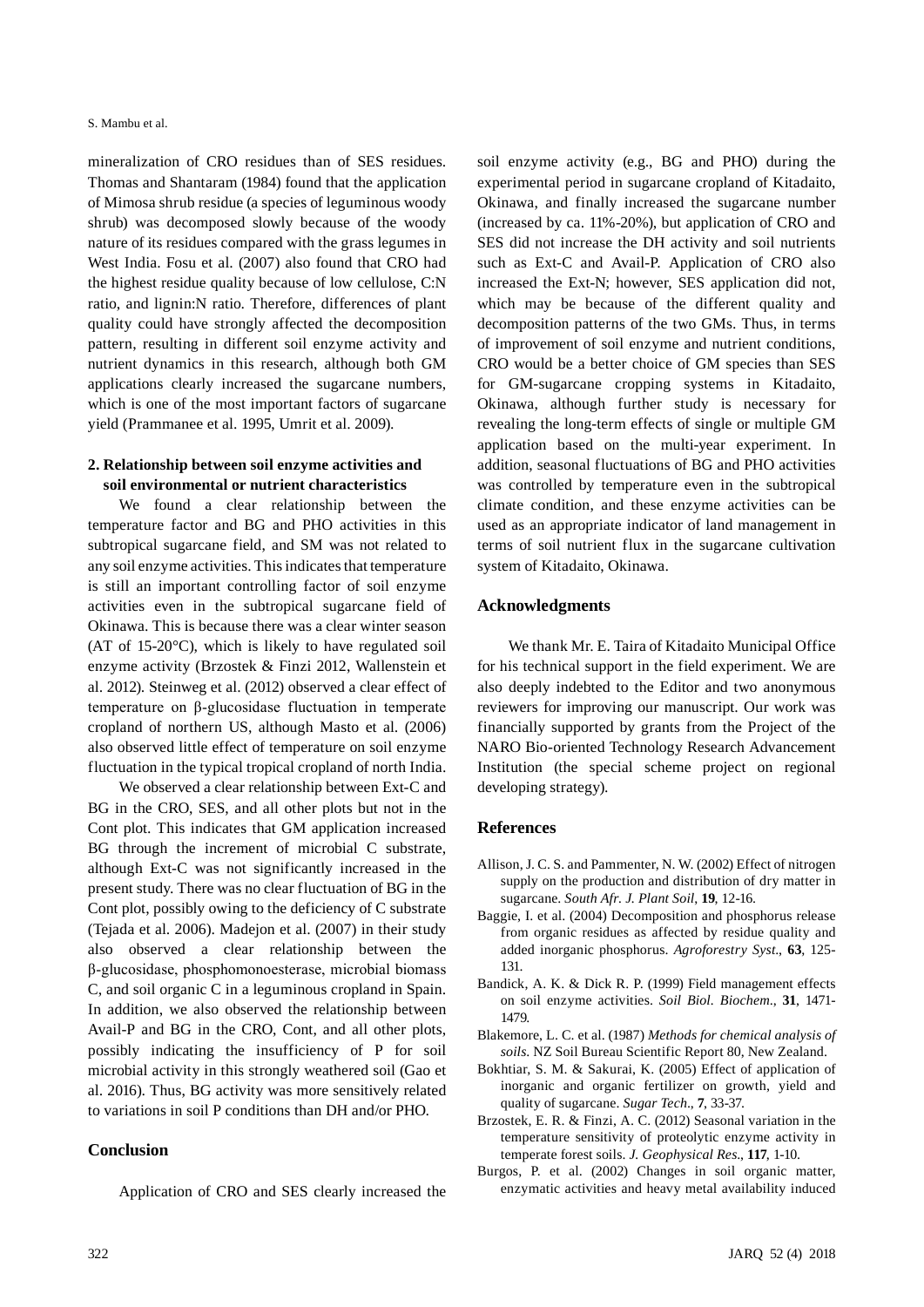Green Manure Application Improves the Soil Enzyme in Sugarcane Fields

by application of organic residues. *Develop. Soil Sci*., **28**, 353-362.

- Carvalho, N. S. et al. (2015) Short-term effect of different green manure on soil chemical and biological properties. *Afr. J. Agric. Res*., **10**, 4076-4081.
- Cherr, C. M. et al. (2006) Green manure approaches to crop production: A synthesis. *Agronomy J*., **98**, 302-319.
- Debnath, S. et al. (2015) Assessment of microbial biomass and enzyme activities in soil under temperate fruit crops in north western Himalayan region. *Soil Sci. Plant Nutr*., **15**, 848-866.
- Dormaar, J. F. et al. (1984) Seasonal changes in carbon content, and dehydrogenase, phosphatase, and urease activities in mixed prairie and fescue grassland Ah horizons. *J. Range Management*, **37**, 31-35.
- Dux, J. et al. (2006) Plant leaf residue decomposition, nutrient release and soil enzyme activity. *In* Prosperity and Poverty in Globalised World-challenges for Agricultural Research, eds. F. M. Asch, et al. University of Bonn, Germany. http:// www.tropentag.de/2006/abstracts/full/351.pdf
- Feng, W. et al. (2009) Above- and belowground carbon inputs affect seasonal variations of soil microbial biomass in a subtropical monsoon forest of southwest China. *Soil Biol. Biochem*., **41**, 978-983.
- Fosu, M. et al. (2007) Mineralization and microbial biomass dynamics during decomposition of four leguminous residues. *J. Biol. Scien*., **7**, 632-637.
- Gao X. et al. (2016) Increase phosphorus availability from the use of alfalfa (*Medicago sativa* L.) green manure in rice (*Oryza sativa* L.) agroecosystem. *Sci. Rep*. **6**, 36981, https:// doi.org/10.1038/srep36981.
- Gee, G. W. & Or, D. (2002) Particle-size analysis. *In* Methods of Soil Analysis, Part 4, Physical Methods, SSSA Book Ser. No. 5, ed. Dane, J. H., Wisconsin, USA, 255-289.
- Goyal, S. et al. (1999) Influence of inorganic fertilizers and organic amendments on soil organic matter and soil microbial properties under tropical conditions. *Biol. Fertil. Soils*, **29**, 196-200.
- Hayano, K. (1973) A method for determination of β-glucosidase activity in soil. *Soil Sci. Plant Nutr*., **19**, 103-108.
- Hayano, K. (1997) Soil organic matter, soil organism. *In* Soil Environment Analysis Method, ed. Editorial Committee, Japan, 109-120 [In Japanese].
- Haynes, R. J. & Mokolobate, M. S. (2001) Amelioration of Al toxicity and P deficiency in acid soils by additions of organic residues: a critical review of the phenomenon and the mechanisms involved. *Nutr. Cyc. Agroecosyst*.*,* **59**, 47- 63.
- Hendershot, W. H. et al. (2008) Ion exchange and exchangeable cations. *In* Soil Sampling and Methods of Analysis, Second Edition, Canadian Society of Soil Science, ed. Carter, M. R., USA, 197-206.
- Kirchner, M. J. et al. (1993) Soil microbial populations and activities in reduced chemical input agroecosystems. *Soil Sci. Soc. Am. J*., **57**, 1289-1295.
- Kikuchi, K. et al. (2007) Sugarcane fertilization management in island region of Japan and its impact on production: A case study of Kitadaito Island. Proc. Int. Soc. *Sugar Cane Technol*., **26**, 1842-1847.
- Kumar, R. et al. (2013) Green manuring: A boon for sustaninable agriculture and pest management–a review. *Agri. Review*,

**35**, 196-206.

- Kuo, S. (1996) Phosphorus. *In* Methods of Soil Analysis, Part 3, Chemical Methods, SSSA Book Ser. No. 5, ed. Sparks D. L., Wisconsin, USA, 869-919.
- Li, Y. C. et al. (1997) Transport of phosphorus and fractionation of residual phosphorus in various horizons of a spodosol. *Water, Air, Soil Pollut*., **109**, 303-312.
- Mabuza, M. P. et al. (2016) Effects of inorganic fertilizers and Sunhemp (*Crotalaria juncea* L.) as a green manure crop on Maize (*Zea mays* L.) growth, seed yield and labour cost. *Am. J. Agric. Forestry*, **4**, 56-63.
- Madejon, E. et al. (2007) Soil biochemichal response to longterm conservation tillage under semi-arid Mediterranean conditions. *Soil Till. Res*., **94**, 346-352.
- Masto, R. E. et al. (2006) Changes in soil biological and biochemical characteristics in long-term field trial on a sub-tropical inceptisol. *Soil Biol. Biochem*., **38**, 1577-1582.
- Matsuoka, M. (2006) Sugarcane cultivation and sugar industry in Japan. *Sugar Tech*., **8**, 3-9.
- Miyamaru, N. et al. (2011) Factors limiting organic matter decomposition and nutrient supply of soils on the Daito islands. *Soil Microorganisms*, **65**, 119-124.
- Miyamaru, N. (2013) Investigation of microbial properties of soils with improvement of infertile soils in Okinawa. *Bull. Okinawa Agric. Res. Cent.*, **7**, 1-44 [In Japanese with English summary].
- Obara, H. et al. (2015) Outline of the comprehensive soil classification system of Japan-first approximation. *JARQ*, **49**, 217-226.
- Onaga, K. & Yoshinaga, A. (1988) Physical properties of major Okinawa upland soils. *Soil Phys. Cond. Plant Growth Japan*, **58**, 17-29 [In Japanese with English summary].
- Pascual, J. A. et al. (2002) Persistence of immobilized and total urease and phosphatase activities in a soil amended with organic waste. *Bioresource Tech*., **82**, 73-78.
- Prammanee, P. et al. (1995) Green manure as a means to sustain sugarcane production in Thailand. *Proc. Int. Soc. Sug. Cane Technol*., **22**, 98-102.
- Ramesh, P. (2000) Effect of different levels of drought during the formative phase on growth parameters and its relationship with dry matter accumulation in sugarcane. *J. Agro. Crop Sci*., **185**, 83-89.
- Ramesh, P. & Mahadevaswamy, M. (2000) Effect of formative phase drought on different classes of shoots, shoot mortality, cane attributes, yield and quality of four sugarcane cultivars. *J. Agro. Crop Sci*., **185**, 249-258.
- Salazar, S. et al. (2011) Correlation among soil enzyme activities under different forest system management practices. *Ecol. Engineering*, **37**, 1123-1131.
- Sangakkara, U. R. et al. (2004) Root and Shoot Growth of Maize (*Zea mays*) as Affected by Incorporation of *Crotalaria juncea* and *Tithoniadiversifolia* as Green Manures. *J. Agro. Crop Sci*., **190**, 339-346.
- Sangtong, P. & Katoh, K. (2010) Effects of long-term organic material amendments on soil properties and corn yield in rainfed area of Thailand. *JARQ*, **44**, 133-141.
- Sinsabaugh, R. (1994) Enzymic analysis of microbial pattern and process. *Biol. Fertil. Soils*., **17**, 69-74.
- Sekiya, K. (1970) Phosphoric acid. *In* Analysis Methods for Measuring Soil Fertility, ed. Ishizawa, S., Yokendo Co. Ltd, Tokyo, 251-253 [In Japanese].